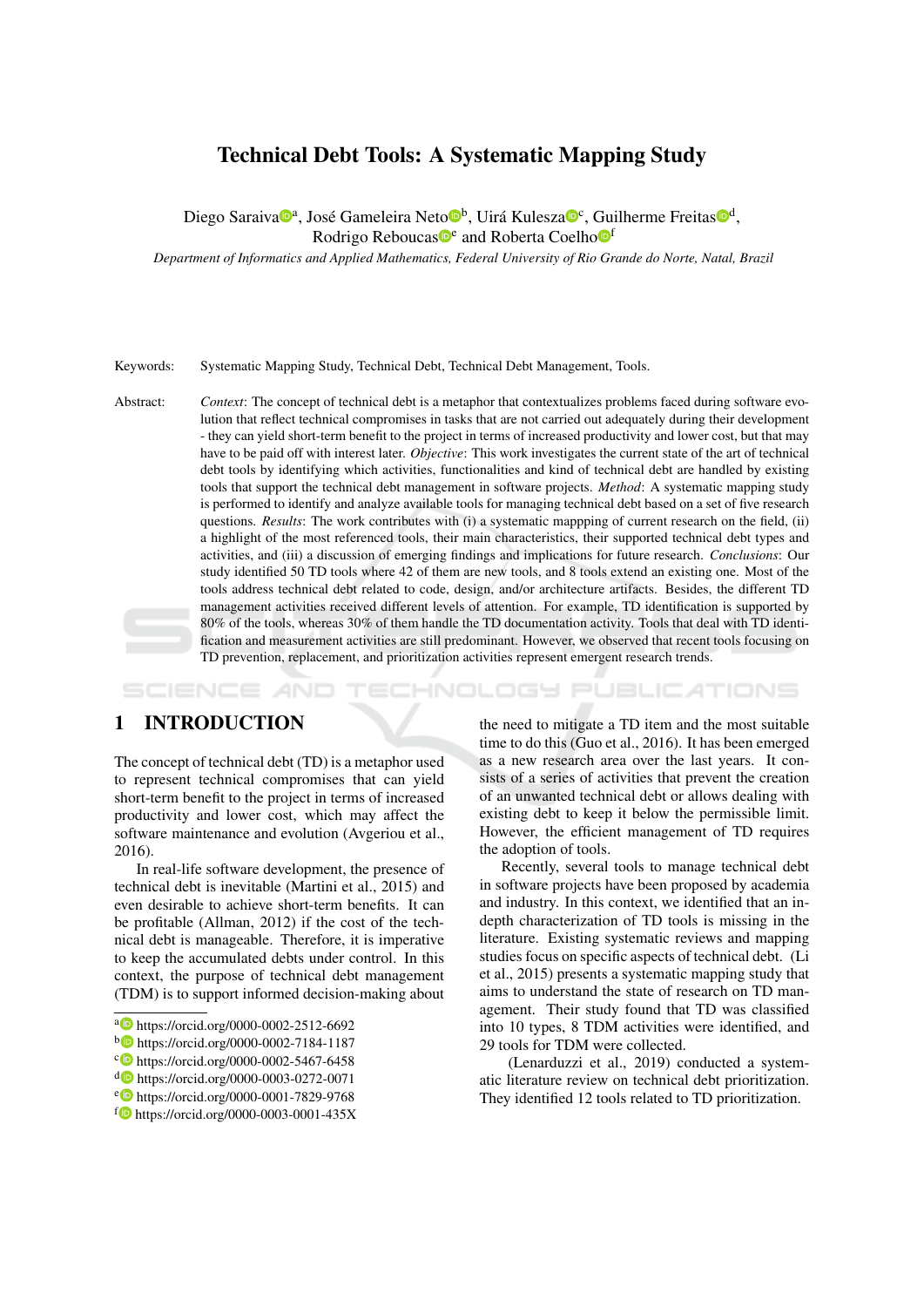The main purpose of their review is to understand how the TD is prioritized in software organizations and which approaches have been proposed. The authors highlight a lack of a solid, validated, and widely used set of tools specifically for TD prioritization. They did not detail the tools' features, limiting to present a brief description of them, the papers that cite the tools, and the context of their usage.

(Avgeriou et al., 2020) provide an overview of the current landscape of existing TD measurement tools. They analyze the features and popularity of these tools, the existing empirical evidence on their accuracy, and highlight current shortcomings. The authors consider initially 26 tools and filtered them to select only 9 for a complete analysis. Differently from this work, they focus strictly on analysing technical debt measurement tools.

In order to mitigate the literature gap, we present an overview of the currently available tools for technical debt. The purpose of this paper is to characterize the state of the art of TD tools. To achieve this goal, we have conducted a systematic mapping study of the literature in the area. We synthesize the data obtained to produce a clear overview of existing TD tools. Our mapping represent a frame of reference for both: (i) the academia to identify research opportunities; and (ii) the industry to understand and to know existing research results to possibly transfer and mature TD tools to practice.

The remainder of this paper is structured as follows: Section 2 details he methodology of the mapping study. Section 3 presents the study results and their implications to researchers and practitioners. Section 4 presents the threats to validity of the study. Section 5 discusses related work. Finally, Section 6 presents the paper conclusions.

#### $\overline{2}$ **STUDY DESIGN**

We conducted a systematic mapping study based on well-established guidelines in software engineering (Petersen et al., 2015) (Kitchenham and Charters, 2007). The purpose of this study is to provide an overview of the currently available tools for managing technical debt for professionals and researchers. In particular, we focus on the following research questions (RQs):

### RO1: What Are the Publication Trends of Research Studies about TD Tools?

RQ2: What Are the Main Characteristics of the Tools?

- RQ3: What Are the TD Tools Reported in the Literature?
- RO4: Which TD Types and Activities Are Addressed by the Proposed Tools?
- **RO5: What Kind of Studies Have Been Conducted** to Evaluate TD Tools?



Figure 1: Overview of the search and selection process.

Figure 1 shows the search and selection process of the systematic mapping study. The search process of our study considered journal, conference, book chapter and workshop papers indexed in the following digital libraries: ACM, IEEE, Science Direct, Research Gate and Scopus. These databases were selected because they are the largest and most complete scientific databases in software engineering (Petersen et al., 2015) (Kitchenham and Charters, 2007). They have been recognised as being an effective means to conduct systematic literature studies in software engineering (Petersen et al., 2015). Our search string is shown in the Listing 1. For consistency, the search string has been applied to the title, abstract, and keywords of papers in the selected electronic databases and indexing systems. The search in the selected databases was conducted in February 05 - 2020.

Listing 1: Search string used for automatic research studies.

```
("Technical Debt") AND
("Tool" OR "Software Solution")
```
Based on our research questions, we defined inclusion and exclusion criteria. These criteria are essential to identify relevant primary studies that answer the RQs. We devised the following inclusion criteria: (i) the paper was written in English, (ii) the paper was published in conference proceedings, workshop proceedings, book chapters or journal; and (iii) the paper proposes, extends or evaluates one or more TD tools. We retrieved 1479 primary papers in the initial search. Next, in the merge and removal step, we removed invalid results returned by the execution of the search query, given that some results are duplicates or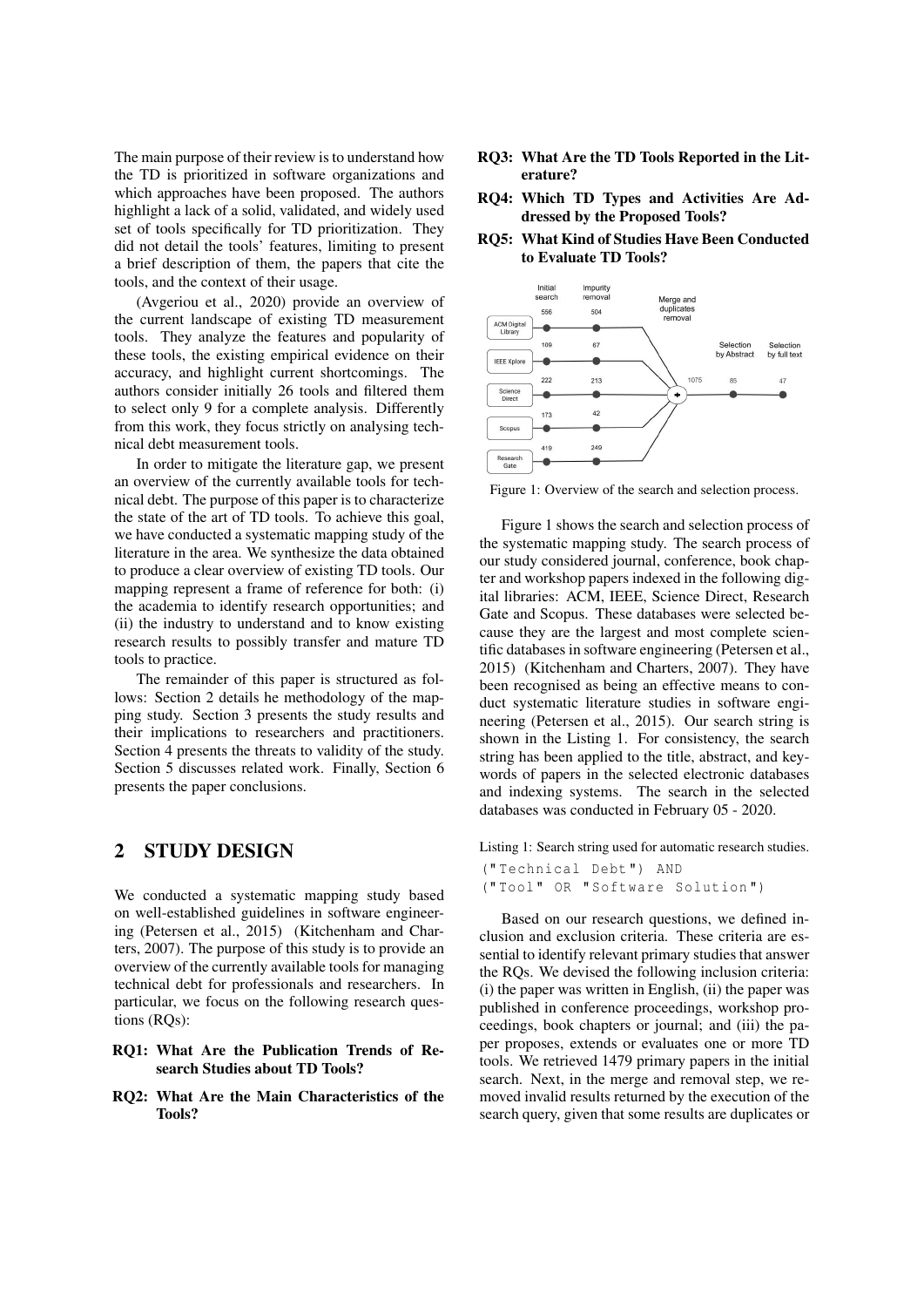are not research papers (patents, standards, etc). We include papers that address the inclusion criteria (i) and (ii) for each database. Finally, we join all the papers in a single set having as a result of total of 1075 papers. However, only 85 candidate papers were obtained after applying the inclusion criteria based upon title and abstract in the stage of selection by abstract and applying the criterion (iii). Finally, we selected only 47 primary papers after reading the full paper. Additional information about the study protocol and its results can be found in (td-tools study, 2020).

#### **RESULTS AND DISCUSSION** 3

In this section, we discuss the answers to our ROs presented in Section 2. In each case, we highlight the utility of these results for researchers and practitioners. Additional information about the study results can be found in (td-tools study, 2020).

### **RO1: What Are the Publication**  $3.1$ **Trends of Research Studies about TD Tools?**



Figure 2: Distribution of selected studies over publication types.

The purpose of this research question is to provide an overview of the number and types of publications on the topic during the last years. Figure 2 presents the distribution of publications on technical debt tools over the years. We can see that conference papers are the main kind of publication selected in our study with  $83\%$  (39/47) of the papers. The journal papers represent 12.8% (6/47) of the selected studies. Finally, only  $4.3\%$  (2/47) fall into the category of the book chapter. The high number of conference and journal papers indicate that technical debt tools is a trending research topic and indicates researchers target more scientifically-rewarding publication when working with tools to support technical debt. Figure 2 emphasizes an explicit confirmation of the scientific interest on technical debt tools in the years 2015 through 2019. Since 2015, there are at least five studies per year, which represents a good increment compared with the years before 2015. One reason for that could be that technical debt becomes a more known and popular concept, increasing the interest of incorporating TD tools in the daily practice of software development. The most recurrent places for publications about TD tools were: (i) the *International* Conference on Technical Debt (TechDebt) and (ii) the International Workshop on Managing Technical Debt (MTD) with a total of 15 papers. The TechDebt conference is an evolution of the MTD workshop. Secondly, the Euromicro Conference on Software Engineering and Advanced Applications (SEAA) with 5 papers. Following by textitSymposium on Applied Computing (ACM) and Journal of the Brazilian Com*puter Society* with 2 papers. We can observe a fragmentation in terms of publication venues, where research on TDM tools is spread across 20 venues.

The results of this research question help researchers and practitioners: (i) to estimate the enthusiasm of scientific engagement on technical debt tools; (ii) to identify the academic venues where related papers about technical debt tools are published; and (iii) to identify the academic venues where new results about technical debt tools may be better received and recognized by the scientific community.

### **RQ2: What Are the Main**  $3.2$ **Characteristics of the TD Tools?**

In this subsection, we present the obtained results when analyzing the main characteristics of the selected tools. We analyzed the following aspects of the selected tools: (I) main purpose; (II) target languages; and (III) the tool was developed as standalone or it represents an extension of an existing tool. Table 1 presents the identified tools considering their main purpose.

Concerning the primary purpose of the tools, we classify them using a categorization, inspired and adapted from the Li et al. study (Li et al., 2015). Figure 3 shows the categorization, which aggregates the background approaches that support the investigated TD tools. It also presents the distribution of tools considering the different categories for their main purpose.

Our study identified that 28% (14/50) of the TD tools aims of quantifying code metrics. These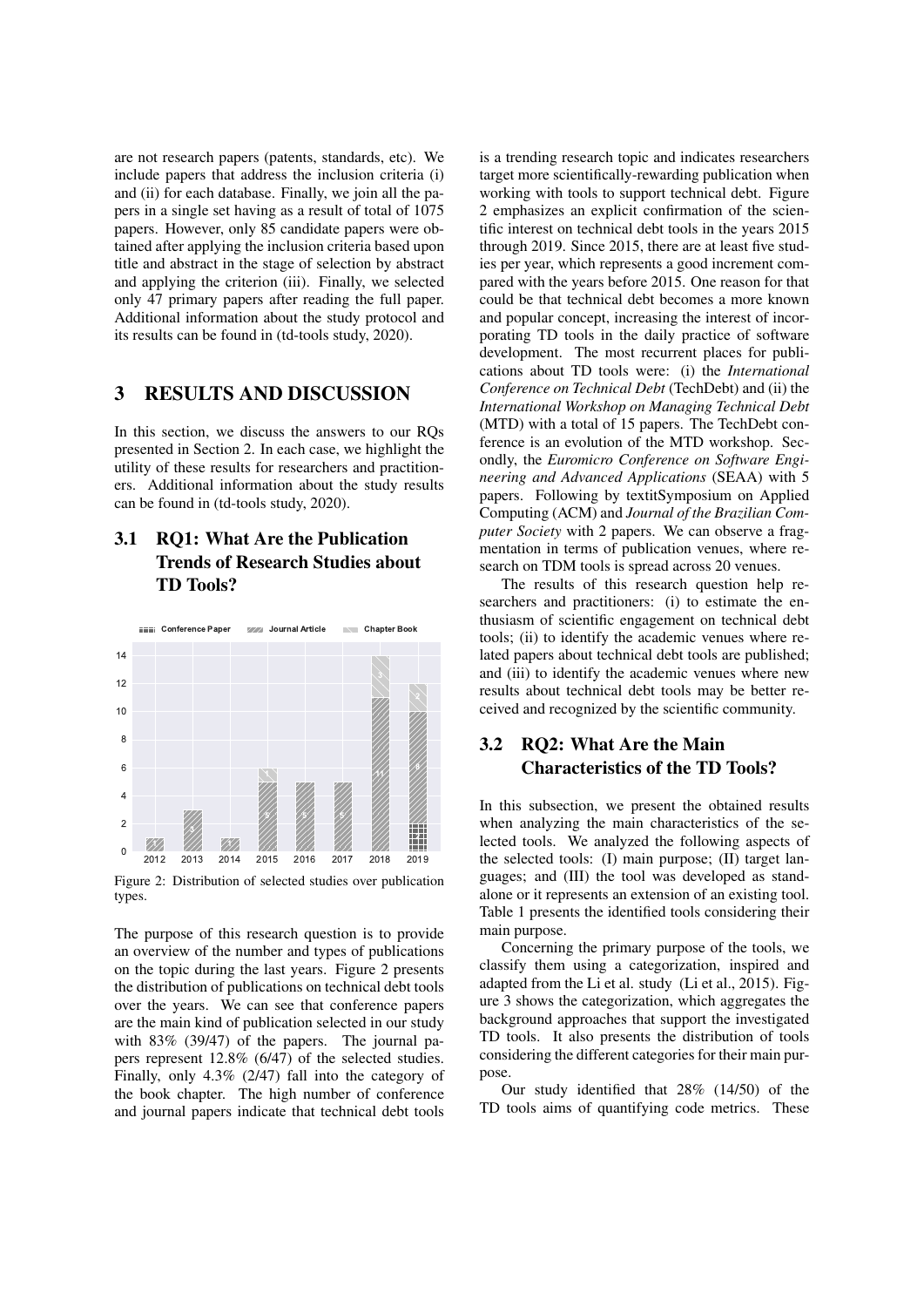

Quantifying code properties - 28.00% (14) Architectural smell detection - 14.00% (7) Pattern matching - 12.00% (6) Cost benefit analysis - 12 00% (6) Project management - 6.00% (3) Code smell detection - 6.00% (3) Gamification - 4.00% (2) Checking code standards - 4.00% (2) Calculating Architectural metrics - 4.00% (2) Quantifying model metrics - 4.00% (2) Decision-making - 4.00% (2) Requirements issues - 2.00% (1)

Figure 3: Distribution of tools over the categories.

tools quantify TD using code metrics, and/or analyze source code to identify coding rules violations. detect potential bugs, and many other specific code issues. Architectural smell detection represents the second most common category, with a total of 14%  $(7/50)$  of the tools. This result was expected because architectural problems, such as modularity violations, are a common source of the perception of technical debt in software industry (Apa et al., 2020). These results indicate that most of the existing TD tools focus on the quality assurance over source code and related services, *i.e.* quantifying code metrics, architectural smell, code smell, and checking code standards. This mainly occurs because there is a consolidated set of metrics to the measurement of the source code quality; therefore, static code analysis tools can be used to extract TD indicators. For example, by using source code analysis tools, it is possible to identify refactoring opportunities, detect security vulnerabilities, highlight performance bottlenecks, and identify bad programming practices, such as code smells. Another potential explanation for emphasis of the tools in the source code is that the body of knowledge in technical debt is still consolidating on software development (Alves et al., 2016). Issues related to source code are more visible to developers as they are more focused on implementation artifacts.

It is also possible to observe that there are technical debts throughout many software artifacts of different stages of software development. However, few tools utilise non-code artifacts as input. More specifically, only  $4\%$  (2 tools) of them apply a model-driven approach to calculate technical debt related to model elements, and only 1 tool addresses TD related to requirements specifications. These tools have the advantage of acting on early phases of software development, avoiding technical debt later consequences in the projects (Giraldo and Osorio, 2017).

The literature reports that developers often lack the motivation to address technical debt (Foucault et al., 2018). In this context, some tools apply gamification techniques to manage TD providing suggestions for developers on where to focus their effort, visualizations to track technical debt activities, and

Table 1: Technical Debt Tools by Main Purpose.

| Main Purpose                                                            | <b>Tool Name</b>                                                                                                                                                         |
|-------------------------------------------------------------------------|--------------------------------------------------------------------------------------------------------------------------------------------------------------------------|
| Architectural<br>smell<br>detection                                     | Arcan, Arcan C++, Desig-<br>nite, Designite Java, DV8,<br>Lattix, Sonargraph                                                                                             |
| Quantifying Architec-<br>tural metrics<br>Quantifying code met-<br>rics | Dependency Tool, Structure<br>101<br>CBRI Calculation, Code<br>Analysis, CodeScene,<br>DBCritics,<br>DeepSource,<br>inFusion, Jacoco, ProDebt,<br>Sonarcloud, SonarQube, |
|                                                                         | Teamscale,<br>Squore,<br>TEDMA, VisminerTD                                                                                                                               |
| Quantifying<br>model                                                    | EMF-SonarQube, BPMN-                                                                                                                                                     |
| metrics                                                                 | spector                                                                                                                                                                  |
| Code smell detection                                                    | CodeVizard, JSpIRIT, Nde-<br>pend, FindBugs, checkstyle                                                                                                                  |
| Cost benefit analysis                                                   | AnaConDebt, CAST, FIT-<br>TED, JCaliper, MIND, TD<br>Tool                                                                                                                |
| Decision-making                                                         | Georgios Tool, TD-Tracker<br>Tool                                                                                                                                        |
| Gamification                                                            | Build Game, Themis                                                                                                                                                       |
| Pattern matching                                                        | SAApy, DebtFlag,<br>Debt-                                                                                                                                                |
|                                                                         | grep, eXcomment,<br>MAT.<br><b>SATD</b> Detector                                                                                                                         |
| Project management                                                      | Hansoft, Jira, Redmine                                                                                                                                                   |
| Requirements issues                                                     | Requirements Specification<br>Tool                                                                                                                                       |

stimulating TD prevention. However, this kind of initiative is in an early phase since only  $4\%$  (2/50) of the tools implement this approach.

The pattern matching approaches analyze the source code to identify patterns that characterize technical debt.  $12\%$  (6/50) of the selected tools implement a solution based on pattern matching. Most of pattern matching tools (3/6) are intended to recognize self-admitted technical debt (SATD) from source code comments. This kind of technical debt considers that they are intentionally introduced and admitted by developers.

The above-cited approaches, such as code smell detection, have been developed to identify particular TD types to detect components that need to repay debt. However, an important issue is to provide more guidance for decisions about whether or not to pay off particular TD instances at a given point in time (Guo et al., 2016) (Seaman and Guo, 2011). The costbenefit analysis tools provide approximation methods for helping in the prioritization of resources and efforts concerning refactoring strategies. The tools in this category represent 12% of the total. For example, the AnaconDebt tool allows you to assess the prin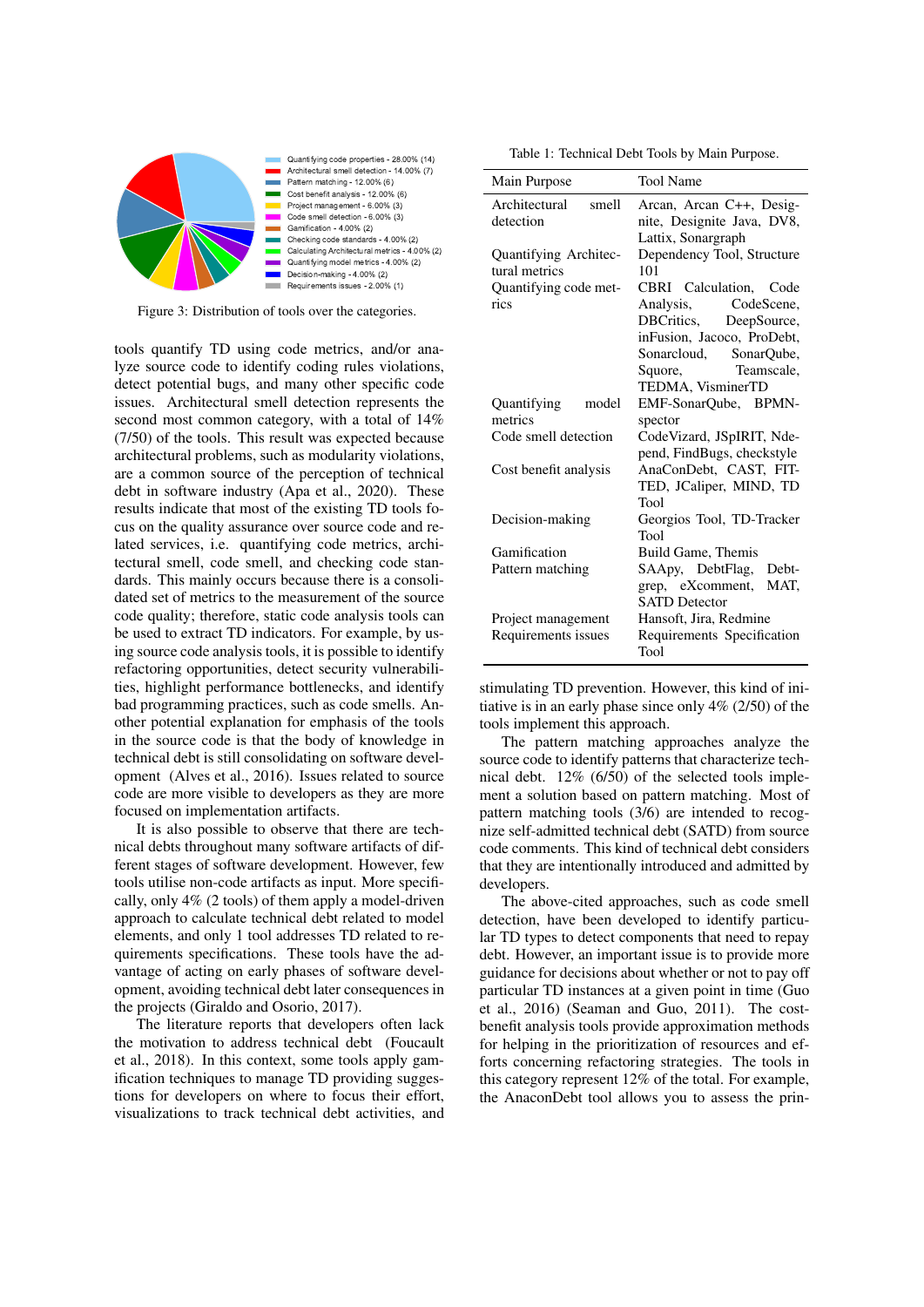cipal (cost of refactoring) and interest (current and future extra costs) of the technical debt. Unfortunately, the AnaconDebt is not open source and the formula used to estimate the principal and interest are confidential. Another highlight is JCaliper. This tool applies a local search algorithm to obtain a nearoptimum design for the software. It also proposes TD repayment actions (a sequence of refactorings) to reach it. The distance quantifies the difference in the selected fitness function and reflects the architectural quality of the examined system. The distance also translates to a number of refactorings required to convert the actual system to the corresponding optimum one.

A correlated category is decision-making tools,  $4\%$  (2/50) of the tools, that concentrates tools with a reflection on the value of the TD from a more business-driven approach taking into account other aspects besides project-related benefit (Riegel and Doerr, 2015). In this group, we call attention to the TD Tracker tool. It presents an approach to create an integrated catalogue as metadata from different software development tasks in order to register technical debt properties and support managers in the decision process.

Finally, the project management category aggregates  $6\%$  (3/51) of the tools. The tools in this group do not address any specific TD type, focusing on tracking and monitoring technical debt. In this category, we found tools like Hansoft, Jira and Redmine.

Concerning the target languages of the tools, we have classified as language-specific the tools that are specific to one particular language (e.g.,  $C++$ ). A total of  $56\%$  (28/50) of the tools are language-specific, while the remaining  $26\%$  (13/50) of them are not language-specific, and 18% (9/50) tools do not address any specific language. The predominance of language-specific tools is not a good indicator because they can not be reused across different technologies and languages. Therefore, their applicability and portability in the future can be limited. However, language-specific tools have the advantage of being more tailored to the domain. They have the potential to address specific characteristics of the languages that allow better analysis. Our investigation concluded that Java with 58% (29/50) of them, C# with 22% (11/50), and C++ with 20% (10/50) are the most common target languages.

At last, we analyzed whether a solution is an extension of other existing one or is a novel solution.  $84\%$  (42/50) of the tools are new tools and are not based on other existing ones, while the remaining  $16\%$  (8/50) extends a previous solution. In this context, our research found a limited number of tools that

provide extension mechanisms that allow third-party development. SonarQube and Arcan were the tools with most extensions available with three and two extensions, respectively. We considered as extensions since the simple addition of new features until derivation for new tools based existing tool.

## 3.3 RO3: What Are the TD Tools **Reported in the Literature?**

The purpose of this research question is to analyze the state of the art of TD tools from two different aspects: (i) the explicit support to the technical debt concept; and (ii) the research type.

Previous work (Mamun et al., 2019) reported the lack of specialized tools to deal with the TD concept. The explicit usage of the TD concept in the tools helps to identify whether a particular tool aims to address technical debt management (TDM) issues. This work considers as a specialized tool those ones that model or implement explicitly the TD concept/abstraction. Otherwise, we classify them as a generic tool that is adapted to deal with TD issues. In our study, we found that  $80\%$  (40/50) of the tools provide explicit support to the technical debt concept, while only  $20\%$  (10/50) do not explicitly use the TD abstraction in the tool but are used to address some kind of TD reported in the respective paper.

To categorize the TD studies, we adapted the research types classification suggested by (Wieringa et al., 2005): (I) proposing new tools; (II) extending existing tools; or (III) evaluating existing tools. The proposition of new tools is present in  $57\%$  (27/47) of the selected papers, indicating that the TD tools are still in their maturing phase with new ones being proposed over the last years. There is a large number of researchers proposing their own solutions for either recurrent or specific problems. The evaluation of existing tools is the subject of  $25\%$  (12/47) papers, which represents the second most recurrent research strategy. This highlights the fact that researchers are looking for some level of evidence about their proposed tools by investigating and applying them in practice, and conducting evaluations to validate their claims. At the other end of the spectrum, the research about the extension of existing tools is performed in only  $17\%$  (8/47) of papers.

The results of this research question can help researchers and practitioners (i) to have an overview of the currently available tools for managing technical debt, and (ii) to quantify the degree of scientific interest on TD tools.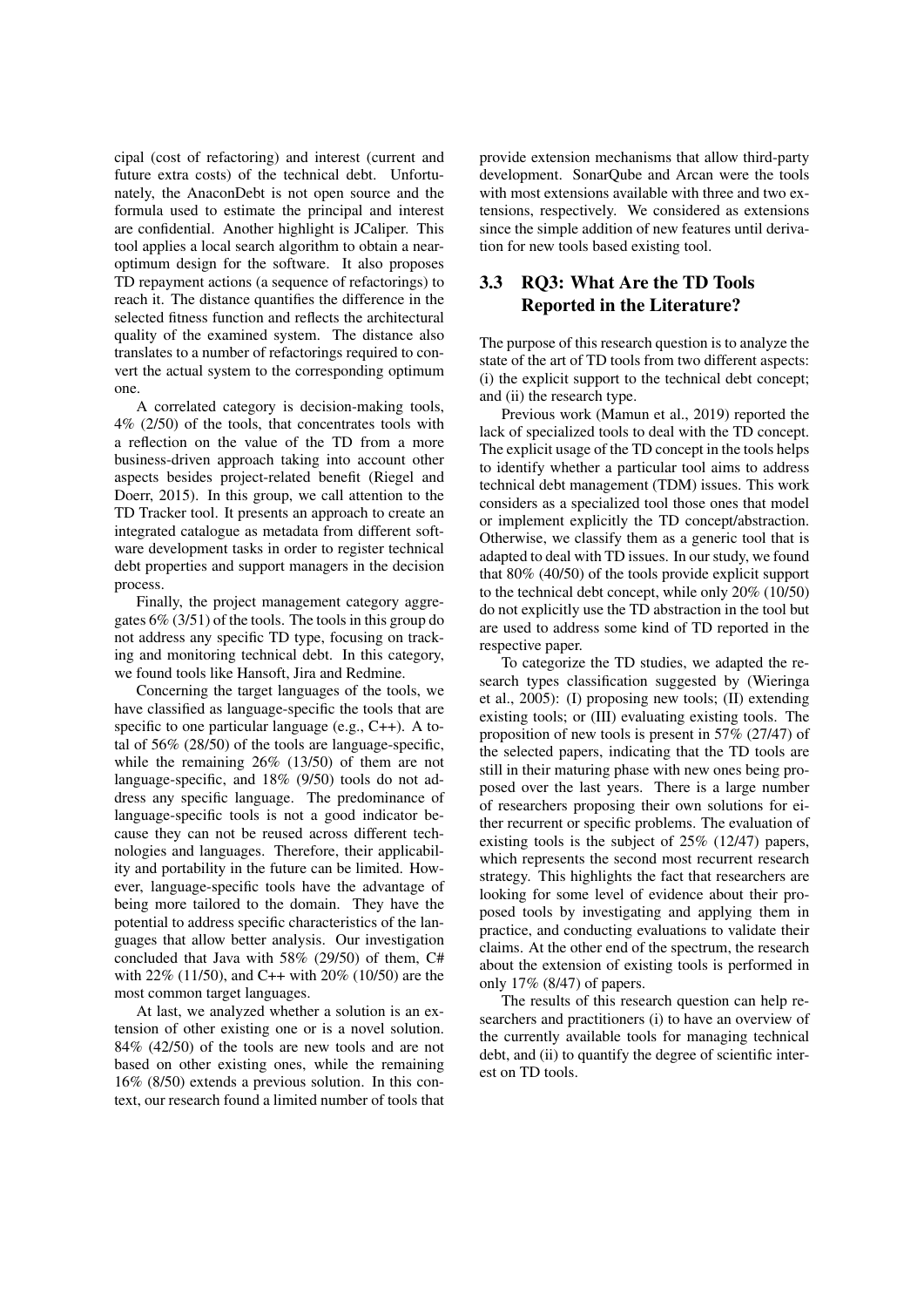## 3.4 RQ4: Which TD Types and **Activities Are Addressed by the Proposed Tools?**

This research question investigates how the 50 TD tools identified in our systematic mapping study address existing kinds of technical debt and technical debt management (TDM) activities.

### 3.4.1 RO 4.1: What Are Kinds of TD That the **Tools Focus On?**

This subsection discusses the TD types addressed by the selected tools. The present work points out that the main TD types addressed by tools deal with source code (60% - 30/50), architectural issues (40%) - 20/50) and design issues  $(28\% - 14/50)$ . Previous studies (Rios et al., 2018) (Li et al., 2015) found similar results, meaning that researchers on technical debt tools have maintained their interest in these TD types over the last years. This trend is in line with the original definition of technical debt, which is heavily influenced by concepts coming from source code and related issues. As mentioned before, most of TD studies concern code mainly because there are several available tools providing useful information about code quality.

In compensation, there are many TD types (build, defect, requirements, infrastructure) that are addressed by a reduced number of tools (respectively, 2, 2, 2 and 1). One potential reason is that despite these TD types impact on the productivity of software development, they do not have a direct impact on the software quality as the code related TD types have. Our mapping study shows that there are gaps for future research in tools for supporting these TD types.

Our analysis also shows that some existing tools (3/50) do not focus on a specific TD type. For example, Hansoft<sup>1</sup> and Jira<sup>2</sup> are tools predominantly designed for software development project management. Hansoft allows recording technical debt in the form of a list or with a graph which is manually elaborated. In turn, JIRA provides support to register the technical debt items and assign them a priority score. Thus, these tools are mainly used for the technical debt management to explore the backlog. In comparison, TD-Tracker TD amount estimation besides technical debt management (Pavlič and Hliš, 2019). The reduced number of tools that address project management activities shows that there are opportunities for improving the existing ones to provide efficient management of technical debts.

Our investigation shows that most of the tools,  $60\%$  (30/50) of them, are tailored to a particular TD type. On the other hand, 34% (17/50) of the tools are not dedicated to a particular TD type, such as SonarQube and Arcan. Finally, 6% (3/50) of the tools do not address any specific TD type, such as TD-Tracker. TD-Tracker implements an approach to tabulating and managing TD properties to support project managers in the decision process. It integrates with different TD identification tools to import technical debt already identified. This later kind of tool handles with TD concept in a generic way. It is worth to highlight that  $16\%$  (8/50) of tools are associated with two TD types, notably the TD tools related to code, architecture and design. In this group, we have, for example, Structure101 that address code and architectural TD, and Lattix that handles design and architectural TD. Finally, we found a huge gap on the TD tools concerning the support to versioning debt, once this is the unique one without a dedicated tool to support it. The versioning debt refers to problems in code versioning, such as to identify unnecessary code forks or the need to have multi-version support.

Comparing our results with previous work, we observed an increase of tools that focus on architectural TD over the last years. Li et al. (Li et al., 2015) mentioned that only 10% of the tools provide support to architectural TD against 40% found in our review. Although a great deal of theoretical work on the architectural aspects of TD has recently been produced, there was still a lack of TD tools to deal with architectural issues. However, this scenario has been changing in recent years. We can conjecture that this trend will continue over the next years due to its significant impact on the quality of software systems. Similarly, design TD has also received more attention over the last years. This reflects a better understanding of the impact of design debt on the quality of software systems

## 3.4.2 RQ 4.2: Which TD Management Activities Do the Tools Focus On?

The results point out TD identification is widely supported by 80% (40/50) of the tools. TD measurement also received huge support from the tools with  $64\%$ (32/50) of them addressing this activity. We observe a strong interest of the existing tools to provide support to TD identification and measurement activities since 2015. However, comparing the growth rates between TD identification and TD measurement activities, we observe a small negative trend on TD identification, meaning that a growing number of research work are now focusing on TD measurement.

When we compared our results with the previous

<sup>&</sup>lt;sup>1</sup>https://www.perforce.com/products/hansoft

<sup>&</sup>lt;sup>2</sup>https://www.atlassian.com/software/jira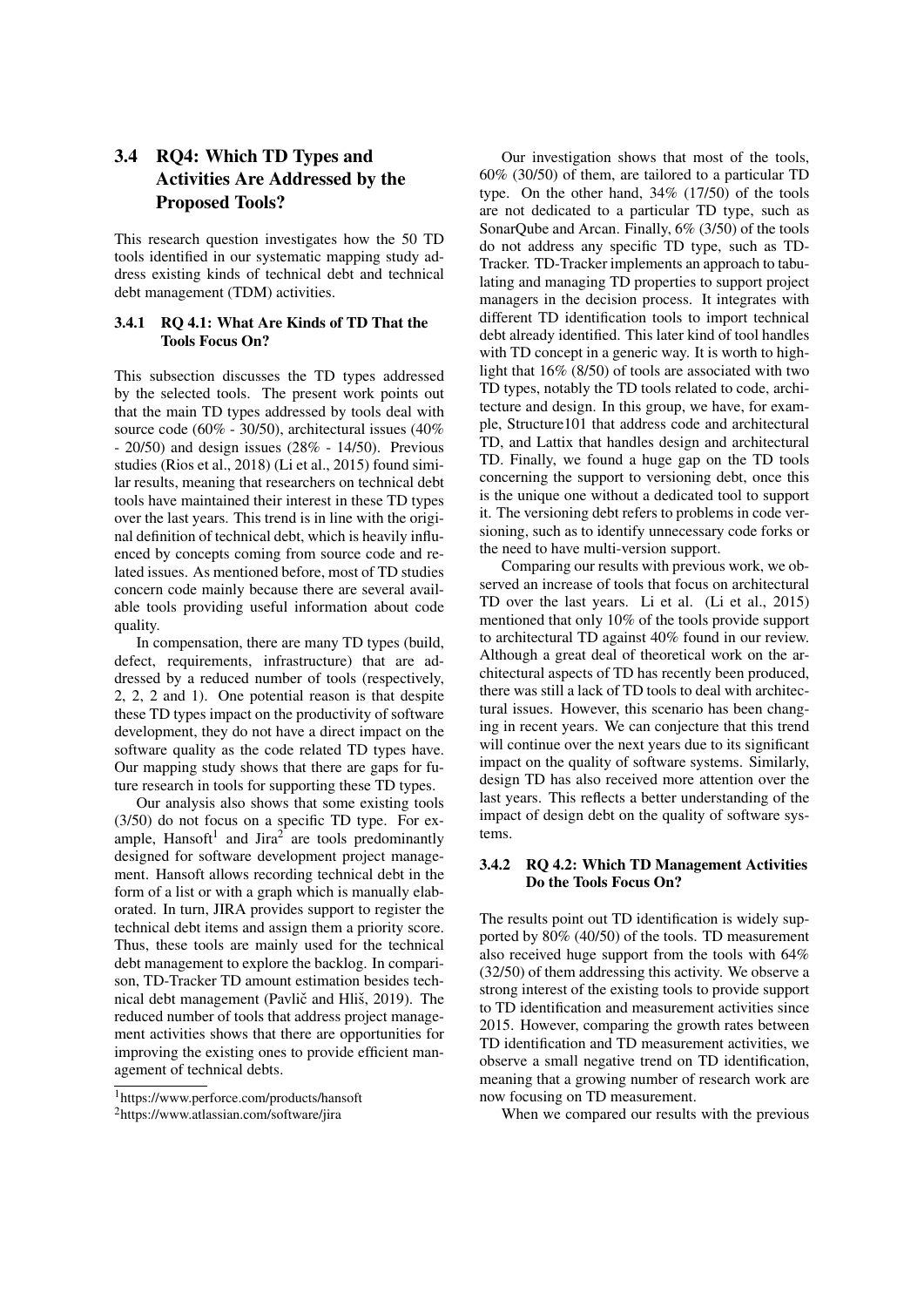ones found in literature, we recognise a spike in the communication activity support in the last year. Li et al. (Li et al., 2015) mentioned that only 28% of the tools provide support to communication, contrasting with 63% identified during our systematic mapping. Tools like AnaConDebt supports the creation of a TDenhanced backlog, allowing the tracking of TD items, and thus facilitating their estimation and communication among the stakeholders. We can conjecture that this trend will continue over the next years since communication activities make the technical debts more visible and understandable to stakeholders allowing them to be discussed and managed appropriately. In line with this trend, we also identified an increase on the support to the TD documentation activity, indicating that researchers are studying and devising new approaches to address technical debts that are not directly related to source code. We identified that TD documentation is supported by  $30\%$  (15/50) of tools. For example, Teamscale applies code quality analyses to detect missing software documentation.

Regarding the TD prioritization activity, our mapping study found 13 tools, i.e. 23% of them, that handle this activity. However, most of these tools only provide means to assign priority to a given TD, thus only a few tools implement an approach to assign a priority to a TD automatically. Currently, there is no consensus on what are the critical factors and how to prioritize them. This context is mirrored in the fragmented support offered by the tools, leading to a lack of widely used and validated set of tools specific to TD prioritization (Lenarduzzi et al., 2019). Besides that, our work revealed a scarcity of approaches that account for cost, value, and resources constraint, and a lack of industry evaluation of this kind of tool. Nevertheless, this context reveals exciting gaps in the literature. We believe research on TD prioritization is still evolving and is a promising research direction.

Next, we have the prevention and repayment activities, both supported by  $12\%$  (6/50) of the tools. Although there are several strategies proposed to TD management in the literature, preventing the TD insertion with explicit actions is not yet common practice (Rios et al., 2018). This can be the reason for the relatively low number of tools that address this activity. However, interestingly, we can also observe that the scientific interest on prevention approaches has been increasing since 2015. We conjecture that this trend derives from the awareness of the technical debt cost and the consensus that TD prevention can occasionally be cheaper than its repayment. Moreover, prevention may also help other TD management activities, as well as help in catching inexperienced developer (Yli-Huumo et al., 2016). For example, Themis (Foucault et al., 2018) is a customized gamification tool that integrates with SonarQube and version control tools with the aim of identifying and measuring TD. Themis uses gamified features such as points, leaderboards, and challenges as a way to provide suggestions for developers on where to focus their effort, and visualizations for managers to track technical debt activities. The monitoring features provided by Themis become the technical debt more visible to the developers helping in the prevention of technical debts.

Regarding the repayment activity, it usually concerns resolving technical debt through techniques such as reengineering or refactoring. There are many challenges in applying refactorings to repay technical debt in large-scale industrial software projects (Suryanarayana et al., 2015). For example, it is hard to ensure that the behavior of the software is unchanged after the refactorings. It is not surprising that the number of tools addressing this concern is low. For example, JCaliper (Kouros et al., 2019) applies searchbased software engineering techniques as a means of assessing TD and proposing a set of refactorings to address it. It performs local search algorithms to obtain a near-optimum solution and to propose TD repayment actions, automatically extracting the number, type and sequence of refactoring activities required to obtain the design without TD.

Our study also identified that 78% (39/50) of the tools are dedicated to more than one TD activity. The tools are usually associated with at least two different TD activities, like Arcan that deals with identification and measurement activities, or SATD that provides support to TD monitoring and identification. On the other hand,  $22\%$  (11/50) of the tools are specialized in just one TDM activity, like FITTED that only focuses on measurement

Figure 4 presents the different level of attention received by each TDM activity and TD type. The number into the bubbles represents the number of tools associated with both a TD type and a TDM activity. Among the ten TD types, as mentioned before, the TD code is the most investigated in the selected papers. It is also the TD type that is approached for all TD activities, especially identification and measurement. Therefore, code is the most valuable source of information for technical debt tools. Most of the technical debt tools exploit static code analysis techniques, so this finding is in line with the expectations.

The RQ4 results are useful to inform practitioners what approaches they have addressing specific TDM activities, and also to help researchers to identify research gaps in approaches for various TDM activities.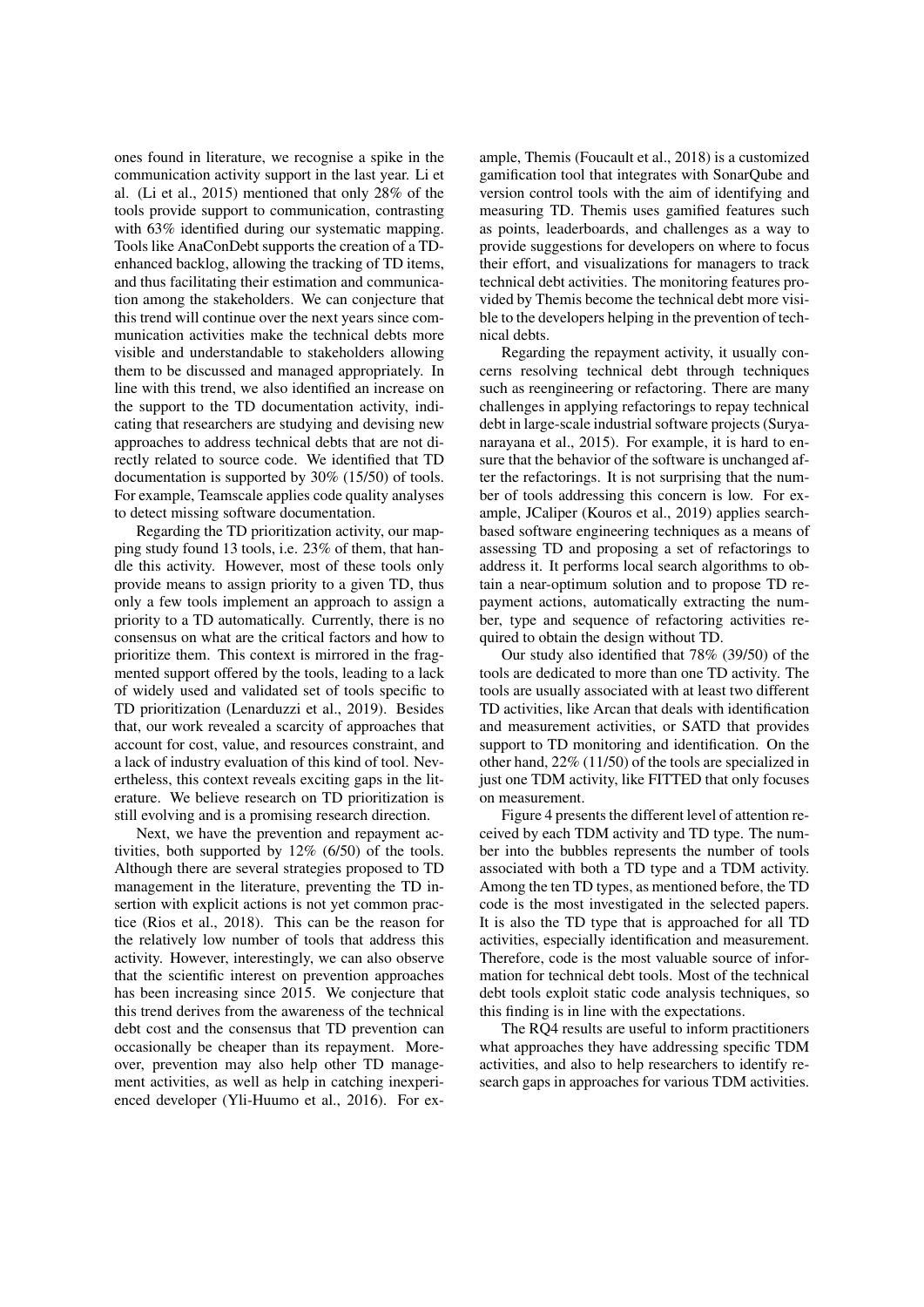

Figure 4: Relationship between TD types and TDM activities.

### **RQ5: What Kind of Studies Have**  $3.5$ **Been Conducted to Evaluate TD Tools?**

The motivation behind this research question is an evaluation of the potential for industrial adoption of existing TD tools. From a practitioner's point of view, it is important to have a reasonable level of confidence to use a given TD tool in software projects. In this context, there are different kinds of empirical studies that could be used to gain evidence about the feasibility and effectiveness of proposed tools. The application of the empirical paradigm to support an evaluation in software engineering is important because they contribute to a higher level of maturity of the tools and better acceptance in the software industry.

Wohlin et al. (Wohlin et al., 2012) classify the studies according to the research method used as follows: Case study, Survey (questionnaire, observation, interview), and Experiment. Besides, we have included a new category called Not reported; representing the papers that do not make explicit the research method of the evaluation.

Our work points out that most of them  $-46.81\%$ (22/47) - applied Case Study as the methodology to evaluate their research. The second most frequent study type was Survey, present in 21.28% (10/47) of the papers. The third most used study, the Experiment methodology was the least used to the evaluation of TD tools, present in only 14.89% (7/47) of the papers. Finally,  $17.02\%$  (8/47) of the studies do not present any formal or systematic evaluation. The literature reports that both academia and industry have significant interest in the TD tools (Li et al., 2015). It is important to emphasize that our study only assesses if the mentioned tools have some evaluation evidence of their usage based on the selected papers of our systematic review.

We also collected data on the type of research methodology of the studies by discriminating among qualitative, quantitative, or mixed analysis approaches. The data reports that  $17\%$  (8/47) of studies did not report any analysis approach. The most frequent type of analysis was qualitative, which is present in  $44\%$  (21/47) of selected papers. 36%  $(17/47)$  of them used a quantitative approach. Finally, we found that mixed analysis (qualitative/quantitative) was used only in 19% (9/47) of the studies.

We also identified that SonarQube (7 papers), CodeScene (3 papers), TeamScale (3 papers) and SonarGraph (3 papers) were the most evaluated tools by the literature.

### **THREATS TO VALIDITY**  $\overline{\mathbf{4}}$

In this section, the threats to validity of our study are described:

**Construct Validity.** The procedure of our mapping study followed the guidelines for performing secondary studies proposed by Kitchenham et al. (Kitchenham and Charters, 2007). First of all, systematic mapping studies are known for not guaranteeing the inclusion of all the relevant works on the field. A possible lack of a set of keywords in the string search defined for the study can exclude some relevant papers. To deal with this threat, we used a broader search criterion to include a high number of related papers. Another problem can be the definition of what is a technical debt tool. We consider as TD tools the ones that the authors reported as dealing with TD concepts in their respective papers.

Internal Validity. In order to reduce this threat, the stages of selection of the studies and data extraction were carried out by three PhD students using a protocol rigorously defined. The results found by each one were tabulated and compared so that any kind of bias could be identified, and when in disagreement, the authors could debate and a consensus was reached.

External Validity. This threat concerns the generalizability of the obtained results (Wohlin et al., 2012). The most severe potential external threat to the validity of our study is our primary studies not being representative of state of the art on technical debt tools. To avoid it, we performed an automatic search in the five most popular electronic databases. We are reasonably confident about the construction of the search string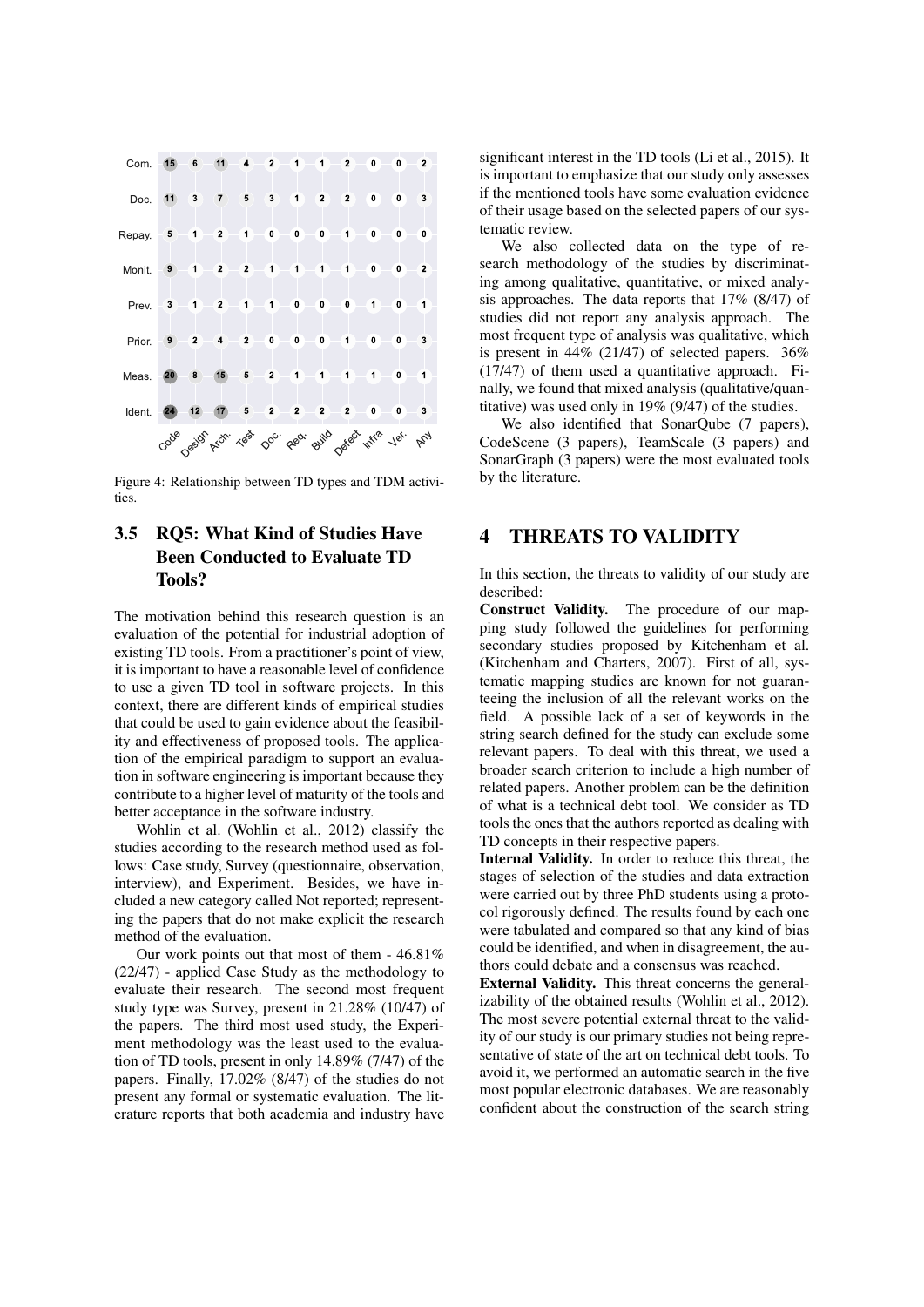since the used terms are generic, allowing us to explore the field in a wide scope. This was reflected on the significant number of papers gathered during the process.

Conclusion Validity. Bias on the data extraction process may result in the inaccuracy of the extracted data items, which may affect the analysis and classification of the results of the selected studies. It was necessary to guarantee that the data extraction process was aligned with our research questions. We also mitigated potential threats related to conclusion validity by applying the following actions. First, the data items extracted in this mapping study were discussed among the researchers and agreement on the meaning of each data item was achieved. Second, a trial data extraction was performed among researchers, and disagreements on the results of the trial data extraction were discussed with two additional researchers to achieve a consensus. Finally, the data extraction results were checked by two researchers, and again disagreements were discussed and resolved with two additional researchers. All these actions improved the accuracy of the extracted data items.

#### **RELATED WORK** 5

Verdecchia et al. (Verdecchia et al., 2018) conduct a secondary study that focuses on the analysis of the literature related to architectural technical debt (ATD). The authors selected and inspected 47 primary studies to provide a characterization for ATD identification techniques in terms of publication trends, their characteristics, and their potential for industrial adoption. Our study differs from theirs by zooming out the analysis of TDM tools, not being restricted to only ATD related tools. Their work unveils some promising areas for future research on ATD, such as (i) the exploitation of the temporal dimension when identifying ATD; and (ii) the related resolution of ATD. The authors highlight that further industrial involvement when formulating, designing, and evaluating the ATD identification techniques is needed.

Lenarduzzi et al. (Lenarduzzi et al., 2019) conducted a systematic literature review about technical debt prioritization. Their work considered papers published before December 2018. The study was based on 37 selected studies, which represent the state of the art concerning approaches, factors, measures and tools used in practice or research to prioritize technical debt. They identified 7 tools that address the technical debt prioritization. The main outcome of their study is that there is no consensus on what are the important factors to prioritize TD and how to mea-

sure them. Their results report that code and architectural debt are by far the most investigated kind of debt when considering the prioritization. This trend was confirmed by our study, indicating that existing TD tools focus more on code and architectural issues. Another finding confirmed by their and our study is the lack of a solid, validated and widely used set of tools specific to TD prioritization.

Behutiye et al. (Behutiye et al., 2017) report the results of a systematic literature review that addressed the concept of technical debt in the agile software development context. The authors analyzed 38 papers out of 346 studies to pinpoint research areas of interest, TD cause and effect classifications, management strategies and tools. They mentioned the DebtFlag and NDepend as effective tools that can be used in agile development to detect TD in source code. Their findings indicate the need for more tools, models, and guidelines that support the TD management in agile development.

Ampatzoglou et al. (Ampatzoglou et al., 2015) conducted a systematic literature review to understand which are the most common financial terms used in the context of TD management. The collected data produced a glossary and a classification schema of financial approaches used in TD management. They identify seven tools that use this kind of strategy to support TD management. We examined five of them in our study. The search protocol applied in this study did not capture only two tools: AIP and Microsoft Mapper Tree. We excluded these tools because their papers focused on static code analysis, but do not make explicit mention to any technical debt concept.

Li et al. (Li et al., 2015) conducted a systematic mapping study to provide an overview of the current state of research on technical debt management (TDM), including related activities, approaches, and tools. They pointed out a list of 10 TD types, 8 TD management activities, and 29 tools for TD management extracted from 94 primary studies. Regarding technical debt tools, they report their functionality, vendor, TD types and artifacts covered. The research indicates that there is a demand for more dedicated TD management tools. They identified that only 4 tools out of 29 tools are dedicated to TD management. The other 25 tools are adapted for TD identification from other software development areas such as static analysis tools or code smell detection tools. One similarity between their study and ours is the considerable number of analyzed TD tools in both studies. All the 29 tools identified in their study was selected in our systematic mapping study.

Avgeriou et al. (Avgeriou et al., 2020) present an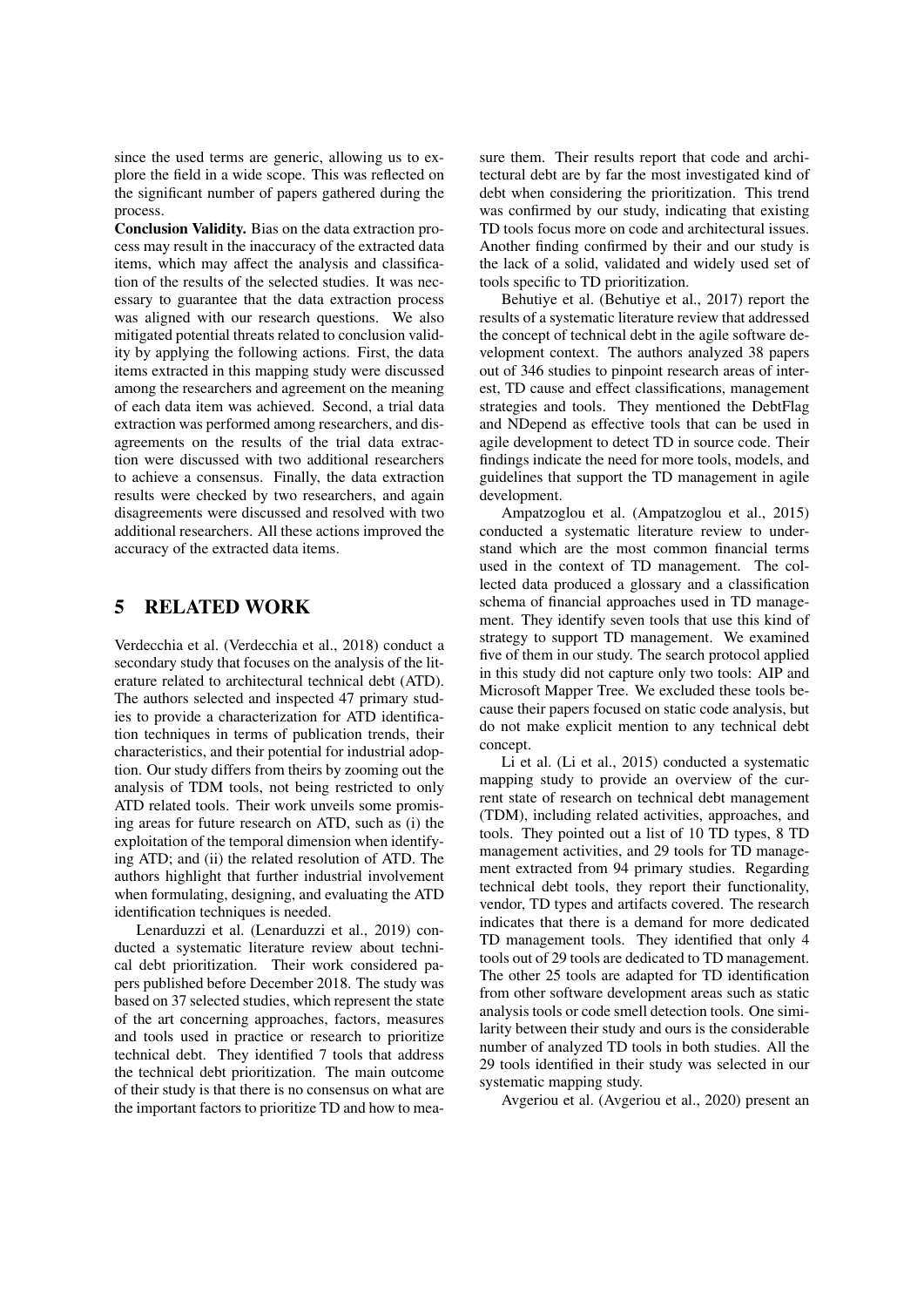overview of the current landscape of TD tools, focusing on those offering support for measuring technical debt. The scope of their research limits to examine code, design and architectural TD, comparing them based on the features offered, popularity, empirical validation, and current shortcomings. Our study differs from the Avgeriou et al.'s study because we focus on different kinds of TD tools, not only the ones that provide the TD measurement. Therefore, our study has a broader scope and provides a mappping of state of the art of existing TD tools. Their study focused on a set of 9 tools: CAST, Sonargraph, NDepend, SonarOube, DV8, Squore, CodeMRI, Code Inspector, and SymfonyInsight. The search protocol performed in our study caught the first 6 tools. The last three tools are less popular and have few research work discussing them (Avgeriou et al., 2020).

None of the mentioned studies aims: (i) to characterize the existing TD tools; (ii) to cover the different contexts and activities of software development in which they are applied; and (iii) to investigate the different TD types supported by them. The goal of our work, therefore, differs from the other existing secondary studies in terms of the broad scope of TD tools.

#### **CONCLUSIONS** 6

In this paper, we performed a systematic mapping study of 47 primary studies and produced an overview of the state of the art of TD tools. The presented results indicate an increasing interest from the community about technical debt and how to manage it properly in a automated way. All the additional details about our study can be found in (td-tools study, 2020).

We identified a total of 50 tools that supports different TD types and activities. Comparing with previous studies, it represents a huge increasing on the number of TD tools that have been proposed over the last years.  $80\%$  (40/50) of these tools provide explicit support to the technical debt concept. Most of tools offer support to managing TD related to the system code, design and/or architecture. This confirms the leading role that code is playing in the field. On the other hand, there is a growing number of TD tools that deals with artifacts other than source code, such as models and requirements. We believe it is fruitful to design and develop tools dealing with artifacts other than source code to manage TD.

A total of  $56\%$  (28/50) of the tools are language specific, while the remaining  $44\%$  (22/50) of them do not focus in a specific language. Java is the most common target language with 58%. We also found

that  $84\%$  (42/50) of the tools are original solutions and only 16% represent extensions of existing tools. SonarQube is the current tool with the highest number of extensions.

The different TD management activities received different levels of attention by the tools: (i) most of tools have focused on the identification and measurement activities; (ii) on the other hand, the TD prevention and replacement activities are still not supported by many existing tools. However, we observed that the scientific interest in prevention approaches is increasing. We can conjecture that this trend derives from the awareness of the technical debt cost and that prevention can occasionally be cheaper than its repayment. Similarly, we can notice increasing of the support to the prioritization activity. We believe that the popularization of the TD concept in software development might give rise to new trends for the TDM activities addressed by the tools.

As future work, we plan to conduct a study with practitioners and researchers to compare the tools based on concrete TD management activities and tasks. This would complement the current study with information on the usability and usefulness of the tools.

## **ACKNOLEDGEMENTS**

This work is partially supported by INES (www.ines.org.br), CNPq grant 465614/2014-0, CAPES grant 88887.136410/2017-00, and FACEPE grants APQ-0399-1.03/17 and PRONEX APQ/0388-1.03/14.

## **REFERENCES**

- Allman, E. (2012). Managing technical debt. Commun.  $ACM$ , 55(5):50-55.
- Alves, N. S. et al. (2016). Identification and management of technical debt: A systematic mapping study. Information and Software Technology,  $70:100 - 121$ .
- Ampatzoglou, A. et al. (2015). The financial aspect of managing technical debt: A systematic literature review. Information and Software Technology, 64:52-73.
- Apa, C. et al. (2020). The perception and management of technical debt in software startups. In Fundamentals of Software Startups: Essential Engineering and Business Aspects, pages 61-78. Springer International Publishing, Cham.
- Avgeriou, P. et al. (2016). Managing technical debt in software engineering (dagstuhl seminar 16162). Dagstuhl Reports, 6(4):110-138.